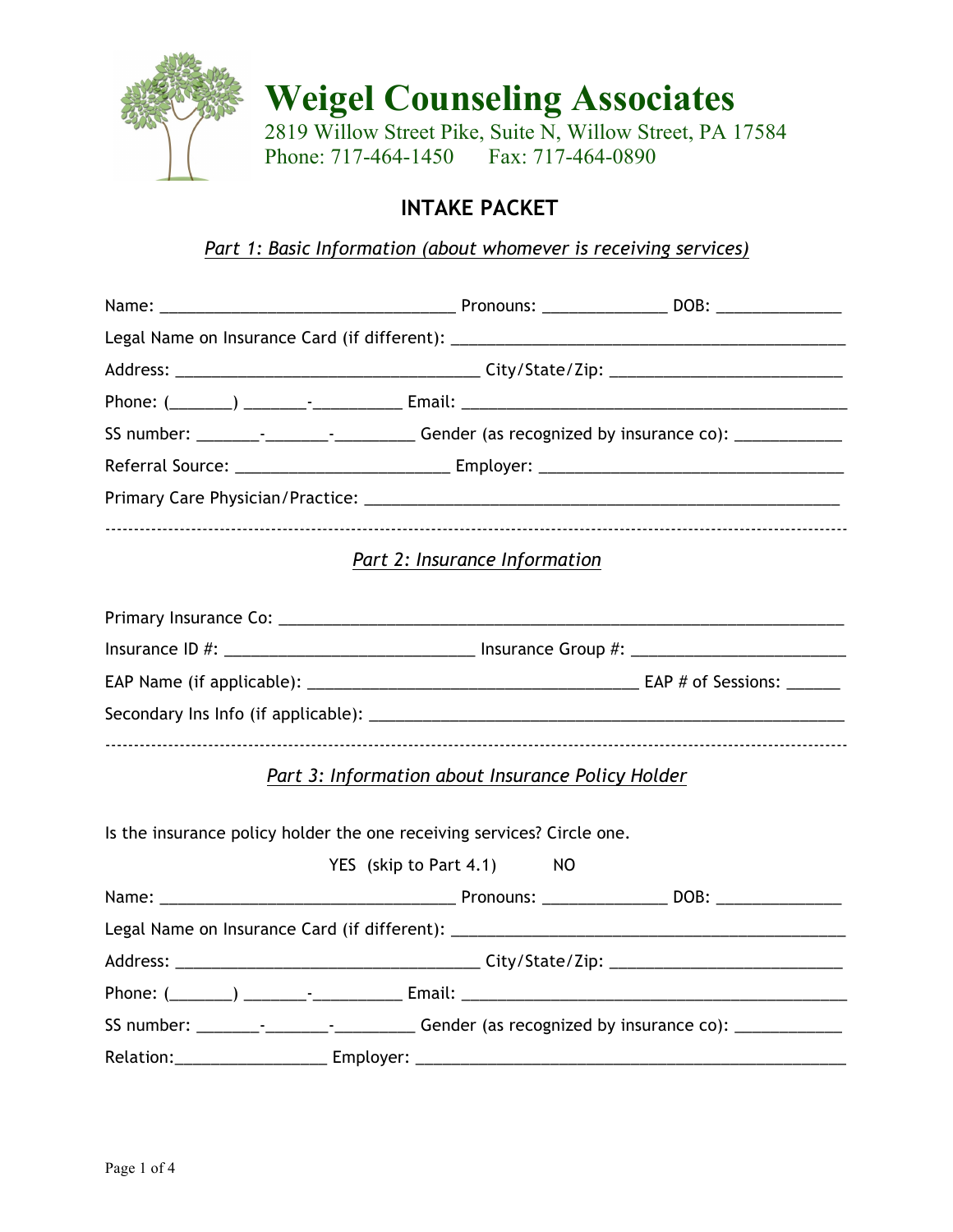## *Part 4: Family Information*

| 4.2. Information about Family (if applicable) |                                                               |                        |  |  |
|-----------------------------------------------|---------------------------------------------------------------|------------------------|--|--|
|                                               | Is the person receiving services under 18? Circle one.<br>YES | NO (skip to signature) |  |  |
|                                               | Parent Information                                            |                        |  |  |
|                                               |                                                               |                        |  |  |
|                                               |                                                               |                        |  |  |
|                                               |                                                               |                        |  |  |
|                                               |                                                               |                        |  |  |
|                                               |                                                               |                        |  |  |
|                                               |                                                               |                        |  |  |
|                                               |                                                               |                        |  |  |
| Step Parent: New York Step Parent:            |                                                               |                        |  |  |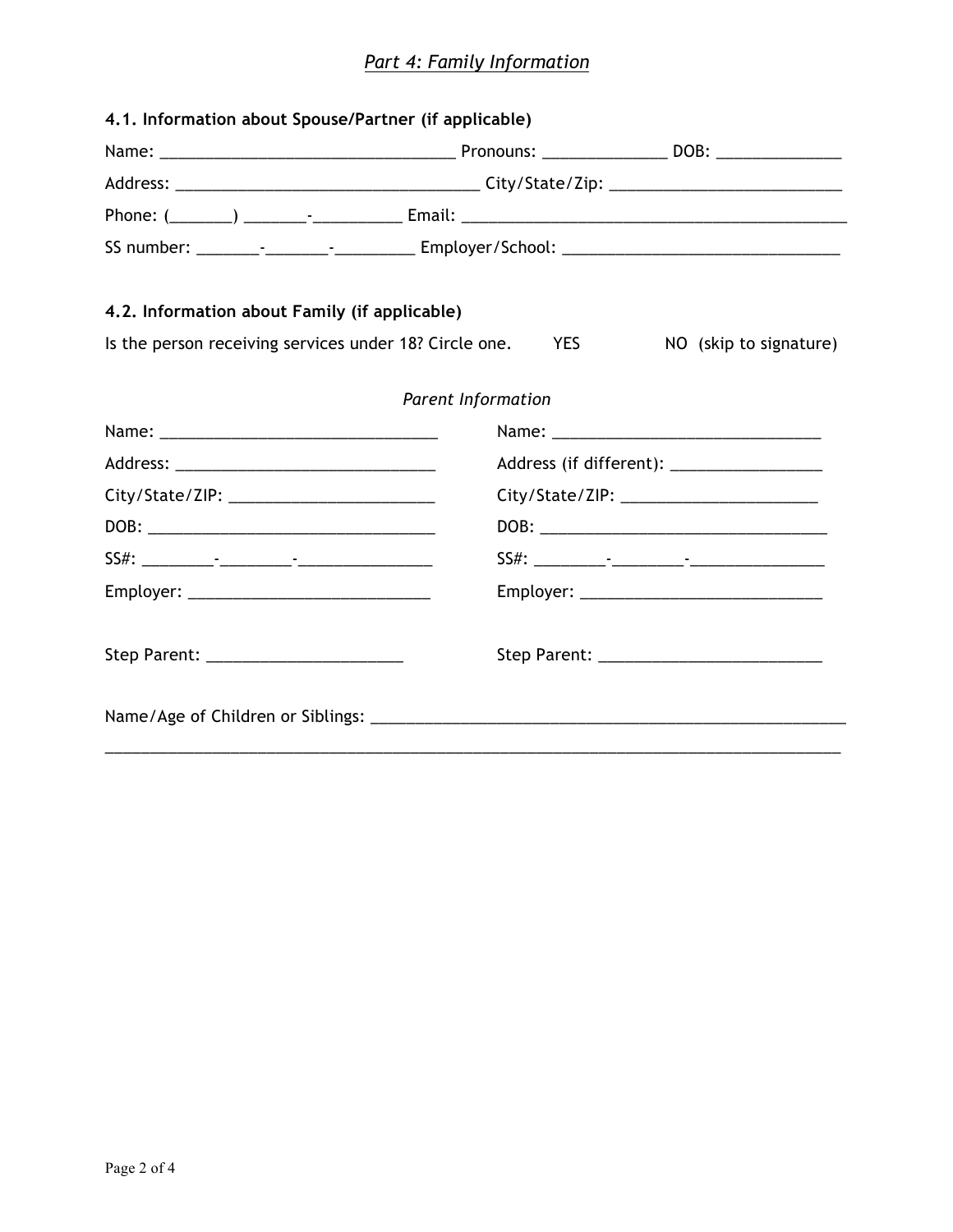## *Part 5: Office Policies and Consent*

*Please read the following two pages carefully and sign at the end, indicating your consent to treatment under these conditions. If you do not sign page four at the end of this packet we cannot treat you.*

APPOINTMENTS: Appointments are scheduled in advance with efforts made to agree upon mutually convenient times and places. In the event or need to cancel or reschedule an appointment, please notify the therapist as soon as possible so the appointment can be offered to someone else. No charges will be made for cancellations that allow ample time for the therapist to reschedule the appointment. At the discretion of the therapist, charges will be incurred for missed sessions.

## FEES

- 
- **\*** 45 Minute Counseling Session: \$120<br>**\*** Family Counseling Session: \$135
- 
- **\*** Initial Counseling Session: \$145 \* Psychological Evaluation: TBD
- **\*** Interactive Services: \$35 (per quarter hour)
- **\*** 60 Minute Counseling Session: \$135 \* AD/HD Psycho-social Evaluation: \$200
	-
	- **\*** Family Counseling Session: \$135 \* Co-Parenting Counseling Session: \$150
	-

The services of Transworld Systems are used for any unpaid balances (collection fees will be applied at the time and need for this action). Fees and co-pays are expected at the time of the service. Cash and checks are preferred with checks payable to Weigel Counseling Associates.

HEALTH INSURANCE: Weigel Counseling Associates accepts most health insurance benefits. Please be aware of the terms of your specific plans and be prepared to provide all necessary information for the timely filing of the claims. Each client is ultimately responsible for the payment or non-payment of service fees.

CONFIDENTIALITY: All psychological services are legally regarded as privileged communication between a person and their therapist. The person holds the privilege of maintaining this confidence (the age of consent is 14). In order for the therapist to release any information about a personal situation or presence in therapy, a consent must be signed by the person (parent or legal guardian for those younger than 14). The exception to this, as defined by law, is in the case of suspected child abuse or potential danger to others or self. In such cases, notification to the proper authorities will bemade.

EMERGENCIES: Due to the nature of private outpatient therapy, there may be times when therapists are not easily available. Each therapist has a system for after-hours needs, which can be accessed through their voicemail system. Please be sure to have your therapists contact information. If you are experiencing an emergency, please contact Lancaster Country Crisis Intervention at 717-394-2631 or call 911.

CONSENT TO USE/DISCLOSE HEALTH INFORMATION: This form is an agreement between you and Weigel Counseling Associates. When we diagnose, evaluate, treat, or refer you we will be collecting what is legally referred to as Protected Health Information (PHI) about you. We need this information to decide what treatment is best for you. We may also share this information with others who provide treatment to you or need it to arrange payment for your treatment.

By signing this form you are agreeing to let us use your information here and send it to others. The Notice of Privacy Practices explains in more detail your rights and how we can use and share your information. Please read this before you sign this Consent form.